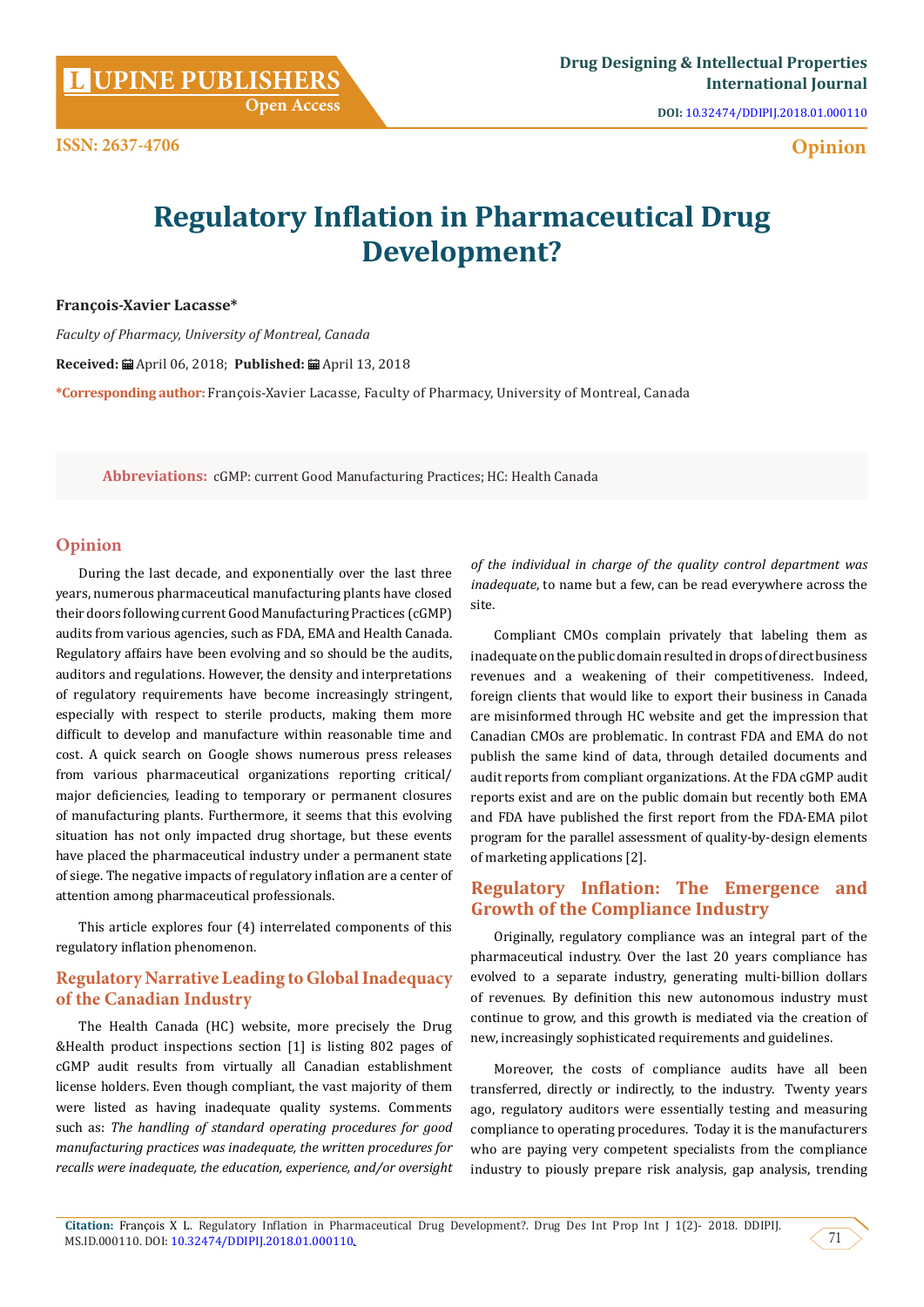analysis, CAPA etc., on all aspects of operations, and present them to public or private regulatory agencies (e.g. ISO system) as proof of compliance. In parallel with this regulatory requirement inflation, there was an emerging of regulatory consulting firms [3].

In an ideal world, the compliance industry must help the manufacturers it regulates because they generate the economy, the profitability, and the taxes that drive the country. Nowadays, it looks like the compliance industry has developed in less than 25 years everything but a symbiotic relationship. And let us be clear, there are no villains or conspiracy here: it is a systemic social problem caused by out-of-control human factors: a form of conflict of interest between two groups that should work together.

#### **Generational Turnover of Inspectors and Auditors**

As a professor of drug development, I have been training graduate students in scientific and regulatory affairs for two decades. This training attempts to bridge the gap between the theory of a basic research undergraduate training and the reality that will be faced in the industry. Over the years I have noticed that most of the conformity auditors were people with hands-on experience in the past in their field of expertise, meaning that they had the necessary experience to bridge the gap between theory and reality.

During the last decade, a younger and ambitious auditor profile, showing a lower hands-on experience level, a more reactive than proactive behavior, and an apparent a lack of sustainability taught by seasoned colleagues, has become the conformity auditing landscape. This new generation of regulatory enforcers are highly knowledgeable in regulatory requirements. However, the lack of "hands-on" expertise makes more difficult for them to bridge the gap between theory and practice. Most of my ex-students work in the industry and all their testimonies are pointing in that sense, even though, as described in Costanza and al. [4] meta-analysis showed that "generational differences do exist on work-related outcomes, they are relatively small, and the inconsistent pat-tern of results does not support the hypothesis of systematic difference.

# **Effect of Regulatory Inflation on the Next Generations**

The gravity of regulatory inflation is only beginning to be measured. It used to be relatively easy for a group of young and ambitious entrepreneurs to build, with a reasonable amount of money, a pharmaceutical CMO. The density of regulations was lower, and the way these regulations were managed were based on audits, or inspections from regulatory agencies sustained by the states. These entrepreneurs form that generation has been raised with these inflationist regulatory constraints. Today, the cost of managing compliance has become so disproportionate that there is no young company pushing behind: No succession. Our opinions on this problem are very visceral: the fact that young graduates cannot practically do the same thing as we are doing because of regulatory

inflation should be deeply studies, dug and understood. As a professor and consultant in product development, I do think that the primary duty of parents is to keep the context of opportunities they have had and transfer it to their children.

The Canadian federal government has passed the law that recognizes the problem and provides solutions, "the Red Tape Reduction Act" but this law is not retroactive to heal the harm already done [5]. At the light of these comments, it is difficult to see how the wave can be modified, since it has already started to be painful, by looking at all the companies that have already closed. However, it should be extremely clear that the definition of the word "culture" is the following: *Culture is the body of knowledge, knowhow, traditions, customs, specific to a human group, to a civilization. It is transmitted socially, from generation to generation and not by genetic inheritance, and largely conditions individual behavior*. It means that people, firms and agencies working directly or indirectly in conformity should be advertised in that regards in order to start a paradigm shift and to make the pharmaceutical industry evolving under a progressive way, where all the actors could benefit of it.

It is interesting to note that this regulatory inflation does not only affect the pharmaceutical industry, but several other industries, such as the aviation [6] and as the article is mentioning: *As the second most geographically vast nation in the world and with a small, open economy, Canada is dependent on air transportation like almost no other country* [7].

## **Conclusion**

The author of this article had the chance to be part of the tail of the "golden age" of the pharmaceutical industry. Indeed, I had the chance, regardless of my "specialty" to share, discuss and see how the development was going, from basic research through all the steps that were needed to develop a drug, making myself "hands on" on all the steps that were, and are still needed to file a new drug product successfully. For that reason, I have been raised "holistically" under a "regulated" way of thinking in non-clinical, clinical, CMC, and regulatory affairs so that it was possible for me to understand, to share the same languages than the auditors, whether they were coming from private firms or government agencies.

Things have changed (and not evolved) in that regards. For example, if current auditors have never had the chance of being part of a blending operation, it will be very difficult for them to realize if a speed of 10,000rpm would be realistic for a blender impeller. On the other side, they will know better than all of us the guidelines saying that this or that should be done according to this or that, as written in the page 5 of the FDA/EMA/EP/JP…. Guidelines. The cost of managing compliance has become such that it has become virtually impossible to start a business without having a lot of money to build large "quality systems" from scratch. Of course, we do not have proximity expertise in all the other highly regulated field such as commercial aviation to assert anything, but according to what we have seen over the past ten years, the trend